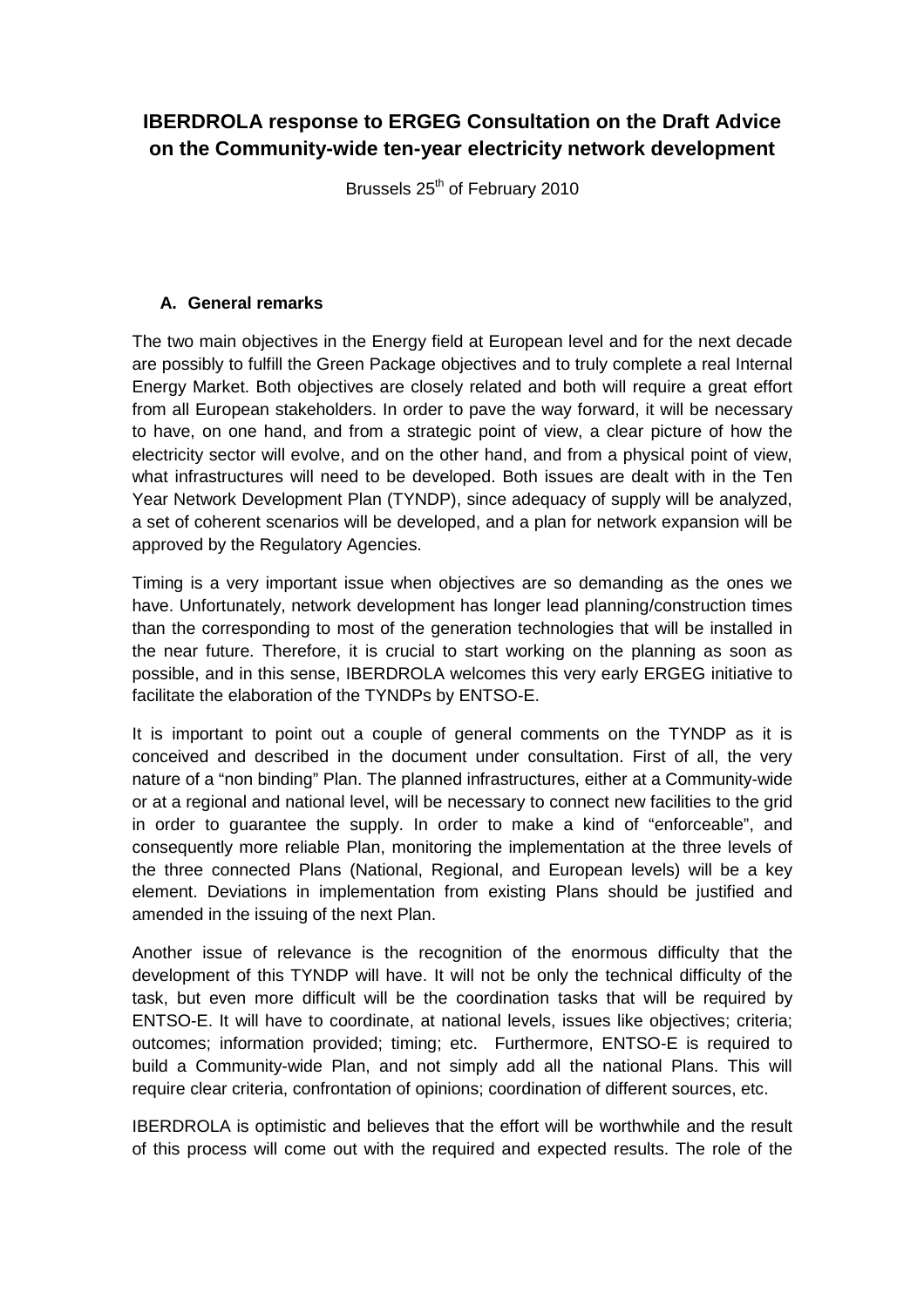Agency will be crucial to foster, control and orient the work, in order to provide with a clear picture of how the future European electricity market will be.

## **B. Questions for public consultation**

1. The document presents the regulators' view on the planning process to achieve a non-binding Community-wide network development plan. Does this view contribute to the objectives set in the Section 2 and especially transparency of planning? What should be added / deleted within the planning process in this respect?

We in general agree with the view, but we have some considerations:

- We share the objective of building a European electricity market, and consequently, the objective of increasing cross-border trade. This increasing in cross-border trade will be accomplished by building new needed infrastructure, but there are also other actions to be taken to foster this trade. In particular, the objective of eliminating any restrictions to cross-border trading that cannot be justified should be included in the planning effort.
- Taking into account that the TYNDP will build on national and regional plans, and that the Agency will revise and make suggestions to all plans, the scope of the TYNDP will have to take into account those national plans, not in detail, but at least it should analyze objectives, criteria, main outcomes; and not to deal only with cross-border infrastructures stemming from the plans.
- We agree that financing and cost-sharing should be out of the scope of this document, but in order to make a reliable plan, all regulatory (or other type of) barriers that could put at risk the implementation of the Plan, should be identify and passed on to the NRAs and the Agency to take the proper actions.

2. The document describes the contents of the Community-wide network development plan. Does it reflect the topics needed for the plan? What should be added / deleted within the contents of the plan?

We think the document includes all the necessary provisions for the TYNDP. It may be worthwhile to point out that the European electricity systems will be confronted, in the near-medium term, with a dramatic change in the generation mix, because of the political will to orient the electricity generation towards a carbon neutral situation. The development of binding energy efficiency and energy saving programs; the introduction of big amounts of renewable and intermittent energy in the networks; will make the system to evolve to a different generation mix and a different utilization of plants from what we are used to. More capacity installed compared to the peak demand will be needed; flexibility in operation of the plants will have a bigger value than today; new forms and types of generation and storage will be developed; new management of the grids will be needed (mainly distribution grids, but also transport networks will have to develop accordingly).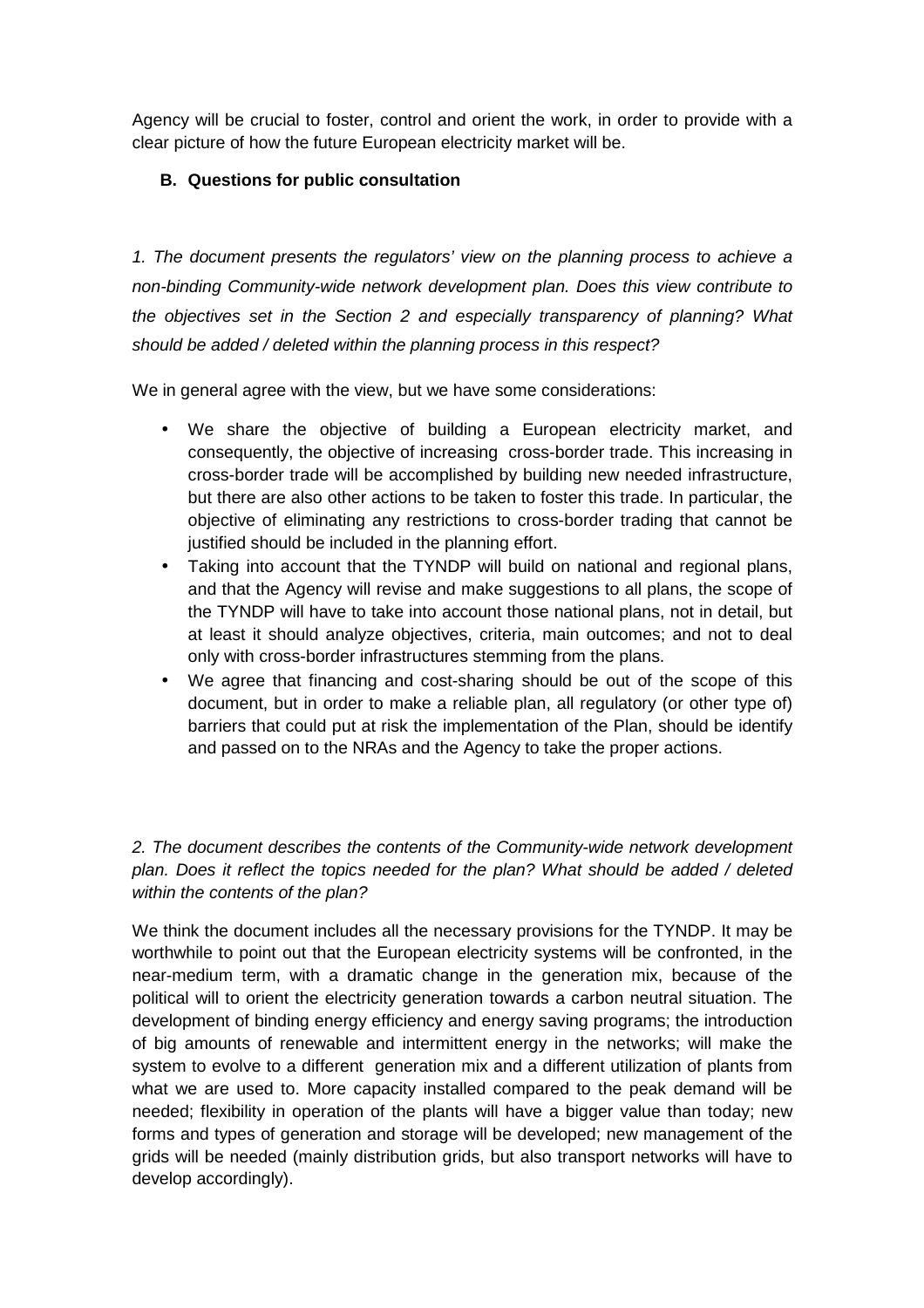3. The document addresses European generation adequacy outlook. What should be added / deleted in this respect when ERGEG gives its advice?

- On this issue, the comment on the necessity of analyzing the regulatory framework in place as well as the incentives for investment is valid. It has no sense to conclude that there will be enough generation capacity to meet the forecasted demand in a system if there is not a clear view that the corresponding investments will be carried out by some agents because the proper incentives are there. We have seen cases where the TSO makes an adequacy statement under the assumption that somebody will install a certain capacity but knowing that it will not happen because there is no economic incentive to make it.
- We fully agree with the idea that the TYNDP should include a coordinated European generation adequacy outlook and not a mere compilation of the national ones, but criteria to develop it will have to be clear since the basic information to elaborate it will necessarily come from national surveys.
- New wind farms (and also some other intermittent technologies) will represent a big proportion of the future energy mix. TSOs will have to explicitly consider the characteristics of these technologies when assessing the system adequacy, including how these new plants will get access to the networks.

4. The document describes the topics (existing and decided infrastructure, identification of future bottlenecks in the network, identified investment projects, technical and economic description of the investment projects) for the assessment of resilience of the system. Is this description appropriate? Should it be changed and if so, how?

Although we consider that most of the elements are included, we have some further considerations:

- Network reinforcements will have to pass technical and economic analysis to be included in the Plan, but we consider that the facilities, necessary to meet the 10% interconnection capacity target approved by the European Council, should be included as a minimum, and construction of these facilities should have priority and even be mandatory.
- The economic analysis will be a difficult task since it will imply to decide if a solution is appropriate or not, and it will be based on a number of considerations difficult to evaluate and to incorporate into the economic evaluation. In particular transparency is a must here, because issues such as security of supply; contribution to political targets such as Internal Market and Renewables penetration; consideration of generation costs in order to make a optimization exercise, and many others, will be crucial to promote a particular facility. The Agency, in collaboration with the NRAs will be responsible for the supervision of the assumptions and the transparency of the analysis.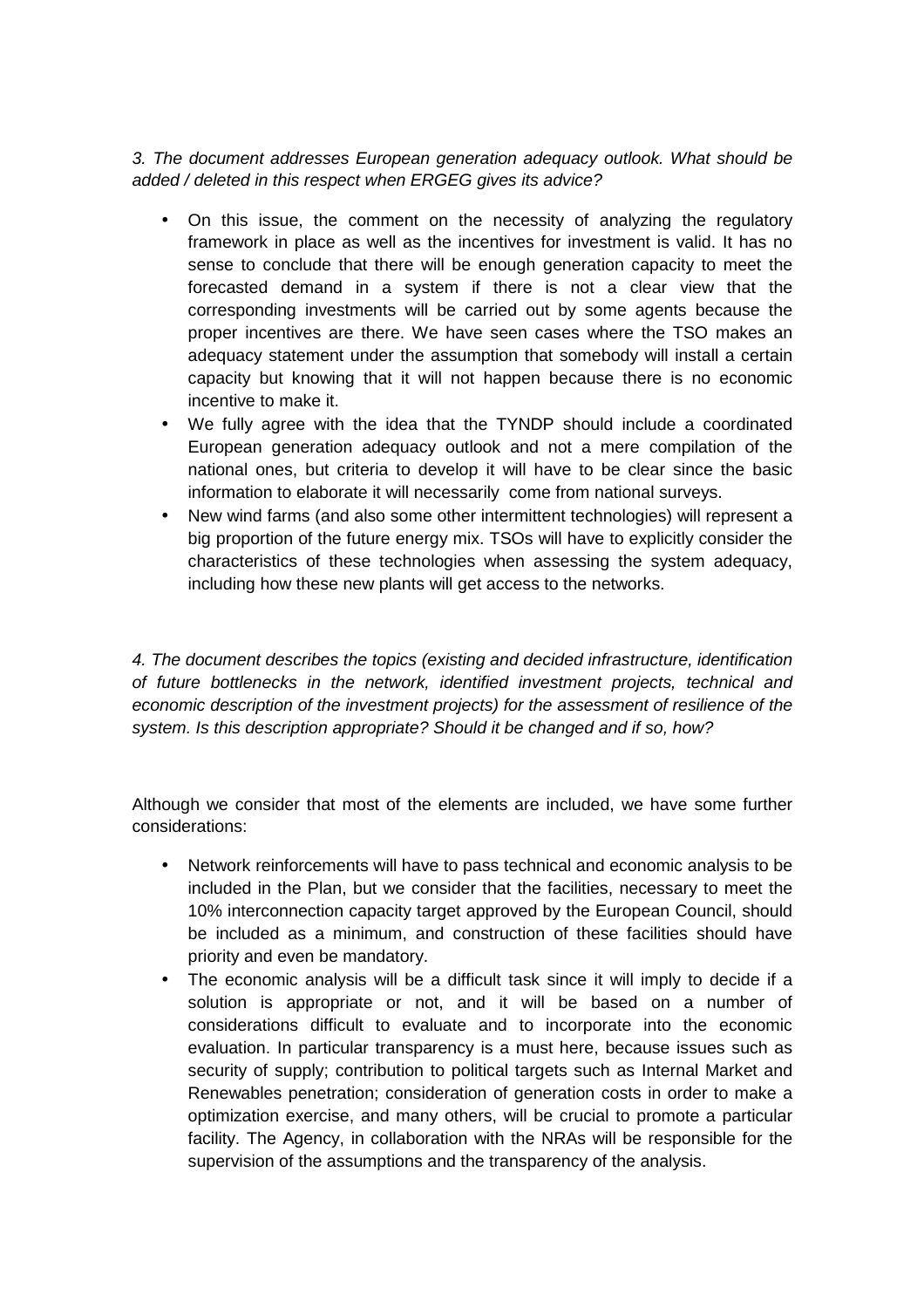5. The document sets out criteria for regulatory opinion. Are these criteria clear and unambiguous? If not, how they should be amended?

- The Regulatory opinion set out in the document considers all criteria that should be taken in the analysis. Nevertheless, we must insist that the non-binding characteristic of the Plans should require a more careful look from ACER and the National Regulators, in aspects related to: regulation in force in each country; economic incentives for building the facilities; authorization processes; justifications for not implementing existing Plans.
- Plans developed at the national level will consider a number of requests from the agents (generators and distributors), but probably not all of them are accepted. Regulators should consider the criteria applied by TSOs to reject requests in order to ensure a non-discriminatory treatment all throughout Europe.
- The possibility for the Agency to include recommendations to amend the national Plans will provide proper incentives to build coordinated national Plans that will ease the task to develop the Regional and the Community-wide Plans.

6. Compatibility between the national, regional and Community-wide ten-year network development plans shall be ensured. How can this compatibility be measured and evaluated? How may inconsistencies be identified?

Economic planning criteria. Coordination at the three levels requires sharing common criteria for evaluating planning decisions. In this sense, Regulators have to make sure that these criteria are well known, transparent, and it is applied at all three levels: national, regional, and Community-wide level.

Compatibility would be ensured if national grid developments do not create congestions on new cross-border interconnectors. National Plans should consider expanding the network to be sure there is no bottleneck that could create barriers to cross-border trade. A country should not solve internal congestions limiting interconnectors capacity.

## 7. The Agency monitors the implementation of the Community-wide ten-year network development plan. Are there any specific issues to be taken into account in monitoring besides those described in the document?

In general all relevant aspects are covered, including the obligation on the TSOs to prepare a monitoring report; obligation for providing reasons for deviations and inconsistencies; recommendations from the Agency to TSOs and NRAs to implement the investments according to the TYNDP; and finally, the monitoring of the national investments Plans by the NRAs and the reporting on these issues. The review from ACER is of great relevance, since it will be the guarantee of having a harmonized Plan, but the review from NRAs is also especially relevant since there has no sense to develop Community-wide Plans and Community-wide system adequacy if national